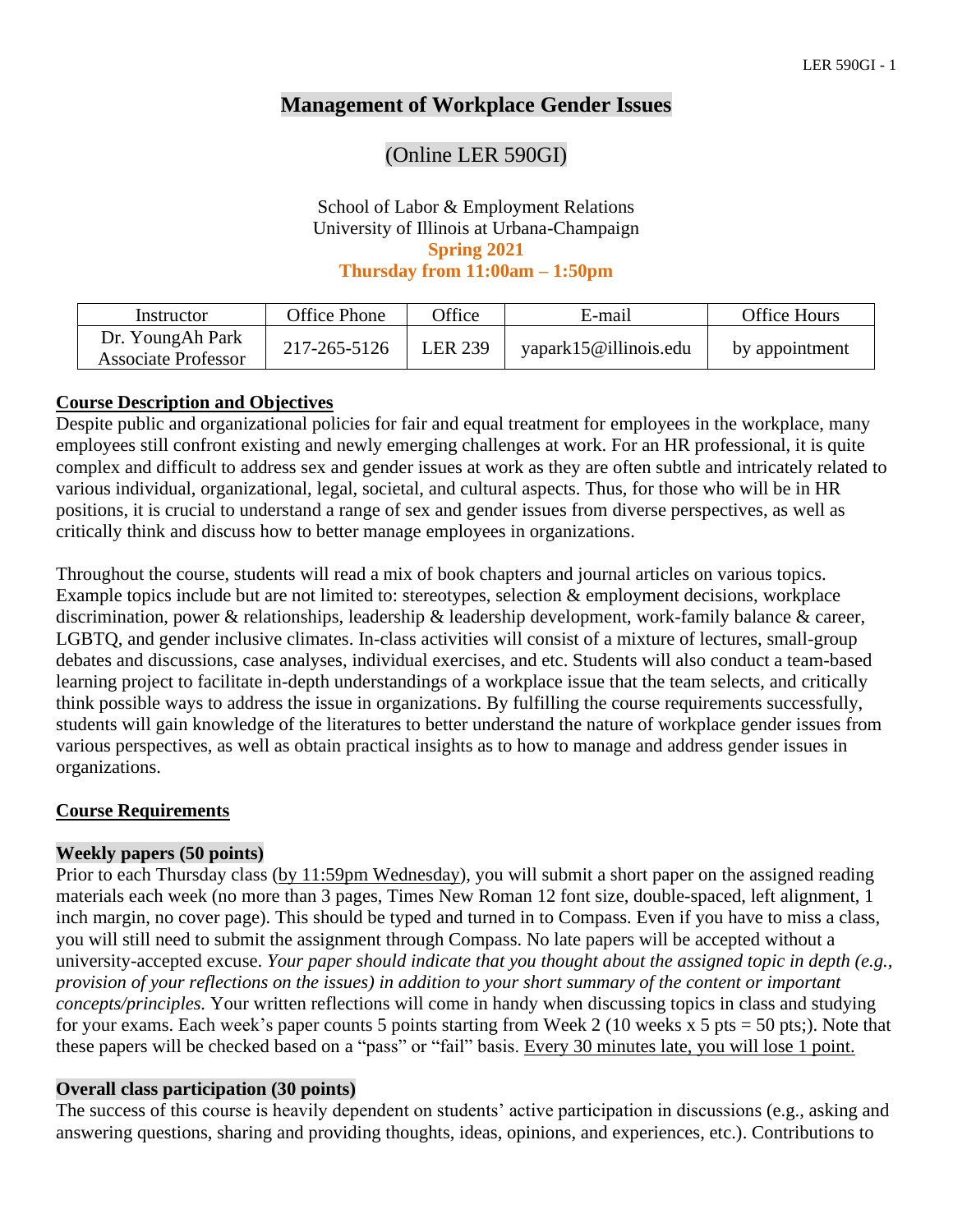in-class discussions come from both quantity and quality. Class decorum is also a fundamental basis for class discussion (*please see the section for student conduct*). Your class participation and decorum count 30 points.

#### **In-class assignments and case studies (60 points)**

I will be giving you *in-class assignments on 5 random days throughout the semester*. Assignments can include exercises, discussion & debate, instant writing after reading a short article, etc. *Only the four best* scores will count towards your grade, so you can miss *one without penalty* (4 assignments x 5 pts = 20 pts). Also, there will be *4 case studies and students will work on them during class* (see the course schedule). Case study will be done in small groups, and each group will present their group answers and discussion results (4 cases x 10pts  $=$ 40pts). NO makeup in-class assignments or case studies for points will be given unless students have a valid excuse (e.g., job interview, sickness, hospitalization). Make-ups must be completed and turned in within 7 days of the missed assignment (unless other constraints exist such as longer-term sickness). It is your responsibility to find out if you missed an assignment and you can find the missed materials on Compass (e.g., handouts, sources of video clips on lecture slides, etc.). I will post you assignment and case study grades on Compass.

### **Final exam (50 points)**

One final examination will be given at the end of the semester (50pts). The exam will consist of short and long essays. Remember that for each portion of the exams, questions are based on all aspects of the course: the reading assignments, in-class activities, group discussions, lectures, and video clips.

## **Final project (100 points)**

To facilitate in-depth learning experiences beyond our classroom setting, students will conduct a group project. Each group will be responsible for researching on a chosen topic. Example topic areas are listed below, and you may decide and choose a more specific topic of your own. Topics need to be cleared with me before beginning your full-stage research. More specifically, each team will be responsible for submitting a short 2-page project proposal (Times New Roman 12 font size, 1.5 spaced) to Compass any time by March 4th, 2021. This proposal will NOT be graded, but it is to ensure that each team moves the project forward in a timely manner and receives feedback from the instructor. No late proposals will be accepted.

The proposal should…

- a. include a chosen topic of interest, planned time line of the project, and team member names
- b. state why the chosen topic is important to address as a future HR professional

c. outline overall questions that the team would like to answer by conducting research (e.g., how grooming and dress code policies affect women and men differently in the workplace? What employers and employees can do to make sure employees are not adversely affected by the policies?).

#### Example topic areas to name a few:

Gender and dress code & grooming polices in organizations/occupations Provision of gender-neutral toilets in organizations Gender issues in specific fields (e.g., nursing, engineering, blue collar work, entrepreneurs) Pay gap between women and men in a specific industry Teenage workers need a sexual harassment training Allyship in promoting diversity

As a final deliverable, your team is required to make an oral presentation on your topic. Team points are 50 and these will be based on the overall quality of your presentation content as delivered in class. I will also have you rate each of your team member's individual contribution to the team project, and this individual points are 50. Thus, you can earn up to 100 points through the group project (50 for team performance, 50 for individual contribution). The rating format and more detailed guidelines for presentations will be introduced in class and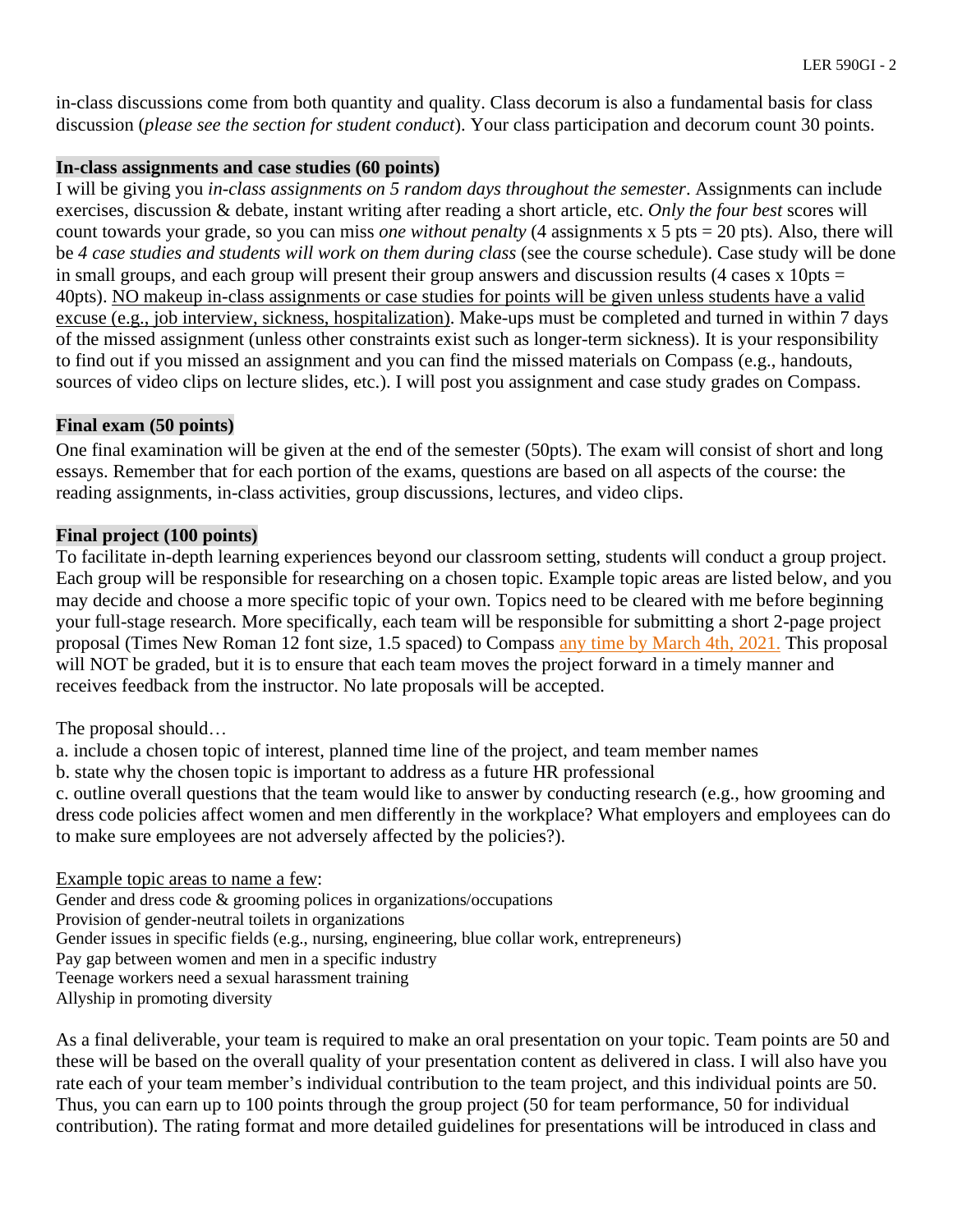uploaded on Compass. Throughout the project, you are more than welcome to consult your instructor regarding your group project. No written report is required but you must submit your presentation slides file to Compass.

### **Course Grades and Grading Scale**

Grades will be determined by 4 areas of your performance:

- 1. Reaction papers & Active class participation: 80 points
- 2. In-class assignments & case studies: 60 points
- 3. Exam: 50 Points
- 4. Team Project: 100 Points

A total of 290 points

A (96-100%), A- (92-95.9%), B+ (88-91.9%), B (84-87.9%), B- (80-83.9%)  $C+(77-79.9\%)$ , C (73-76.9%), C- (70-72.9%), D+(67-69.9%), D(63-66.9%) D- (60-62.9%), F (Below 60%)

### **Classroom Formats & Student Conduct**

- 1. Class is held once per week. Please be courteous to others by being to class on time. Students are expected to be an active learner in all components of classes.
- 2. Disruptive behavior will not be tolerated.

**Mobile phones:** Please silence them and do not use them during class time. If you need to have your cell phone on for emergency reasons, please put them on the vibrant mode. No text-messaging and emailing is allowed during class. If you have emergency, you may leave me a message and leave the zoom class meeting.

**Zoom camera on:** Students are expected to turn on their camera during class time and particularly for group discussion sessions. This is to enhance interpersonal interactions and student engagement in class for best learning outcomes. If you have an internet issue with this option, please let me know in advance.

### **3. We are each responsible for creating a friendly learning environment in this course. Be courteous to your peers regardless of their different opinions, languages, and backgrounds.**

- 4. Communication:
	- a. If you have to miss more than 2 classes in a row due to long-term constraints or if you will have to miss an exam, please do let me know. You can find the missed in-class activity materials on Compass.
	- b. Throughout the semester, you're more than welcome to set up a zoom meeting appointment with me to talk about how to improve your performance in this course. Please note that the grading scale is clearly provided in this syllabus. *Grades will not be adjusted on the last minute. Therefore, if you have concerns or questions, please email and talk to me early on.*
	- c. The syllabus contains important information that you will be responsible for knowing throughout the semester (e.g., policies & rules, course evaluation elements, course schedule, etc.). Therefore, if you have a question about the course, please consult the syllabus before you contact me. I will gladly respond to emails if you need clarification about what is covered in the syllabus; however, I will not respond to emails about questions that can be easily answered by reading the syllabus.

#### **Other Important Polices**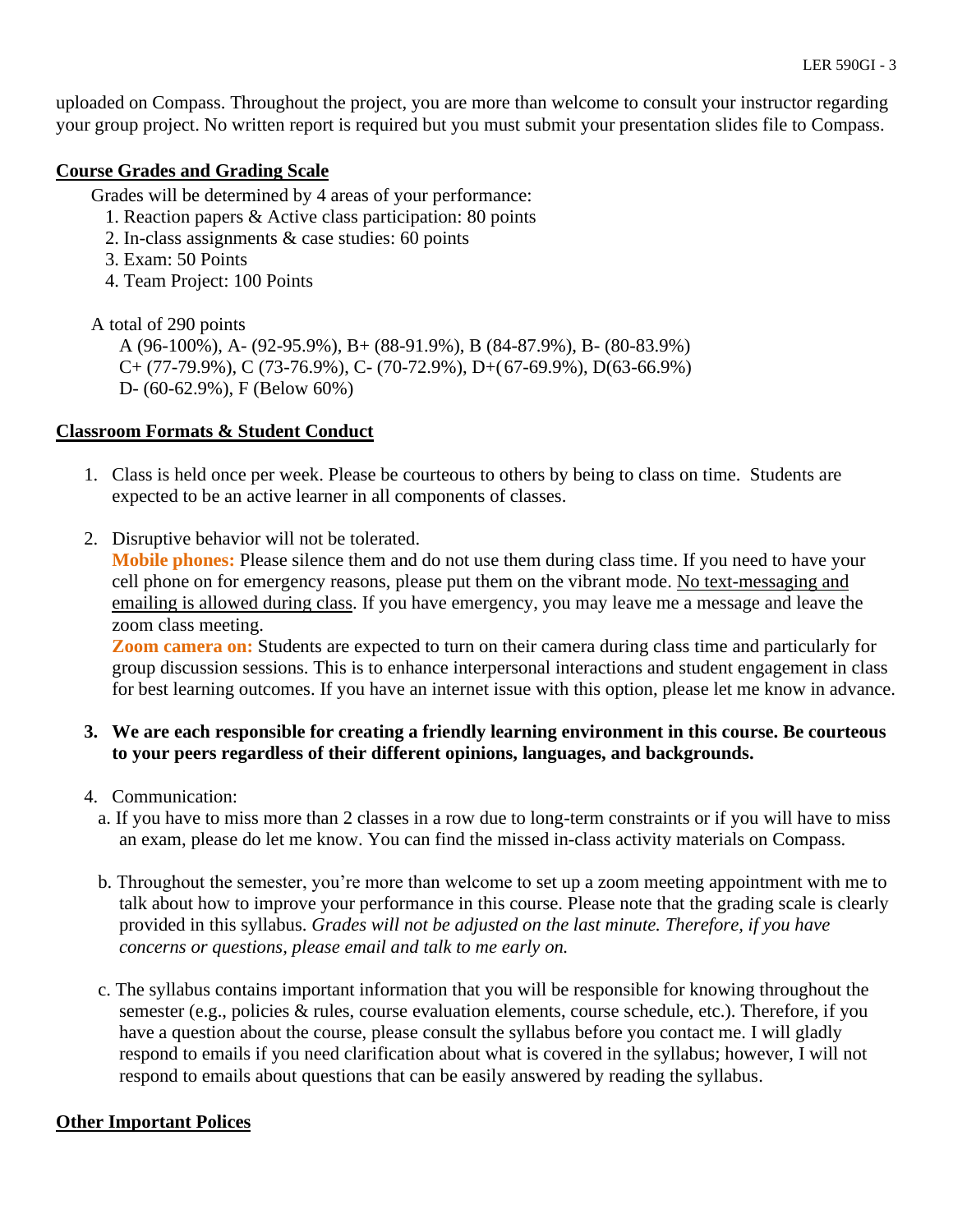*Students with Disabilities***:** UIUC provides, upon request, appropriate academic accommodations for qualified students with disabilities. For more information, please refer to the following website and contact the University's disability services office. http://www.disability.illinois.edu/

*Academic Integrity Policy***:** As with any other University course, plagiarism, cheating or any other form of academic dishonesty will not be tolerated in any way. *Cases of academic integrity infractions will be pursued to the fullest extent allowed by University regulations* (see http://studentcode.illinois.edu/article1\_part4\_1- 402.html for details). *Ignorance of a rule is never a defense. Therefore, it is students' responsibility to educate themselves about the risk of academic integrity infractions and to avoid it. Just don't do it!!*

*Sexual Misconduct Policy and Reporting:* The University of Illinois is committed to combating sexual misconduct. Faculty and staff members are required to report any instances of sexual misconduct to the University's Title IX and Disability Office. In turn, an individual with the Title IX and Disability Office will provide information about rights and options, including accommodations, support services, the campus disciplinary process, and law enforcement options.

A list of the designated University employees who, as counselors, confidential advisors, and medical professionals, do not have this reporting responsibility and can maintain confidentiality, can be found here: http://wecare.illinois.edu/resources/students/#confidential Other information about resources and reporting is available here:<http://wecare.illinois.edu/>

# **Course Schedule**

## **Week 1: 1/28**

- Course introduction
- A quick snapshot of gender inequality trend across nations

## **Week 2: 2/4**

- Three approaches to understanding gender and sex differences
- Gender stereotypes

## **Week 3: 2/11**

- Benevolent and hostile sexism at work
- Making employment decisions
- **Case Study I. (job offer & accept decisions)**

## **Week 4: 2/18**

• Sex/gender discrimination at work & Legal framework in the U.S.

## **Week 5: 2/25**

- Workplace sexual harassment
- **Case study II. (sexual harassment in the U.S. Military)**

## **Week 6: 3/4**

• Physical attractiveness  $&$  interpersonal relationships at work Workplace romance & friendship